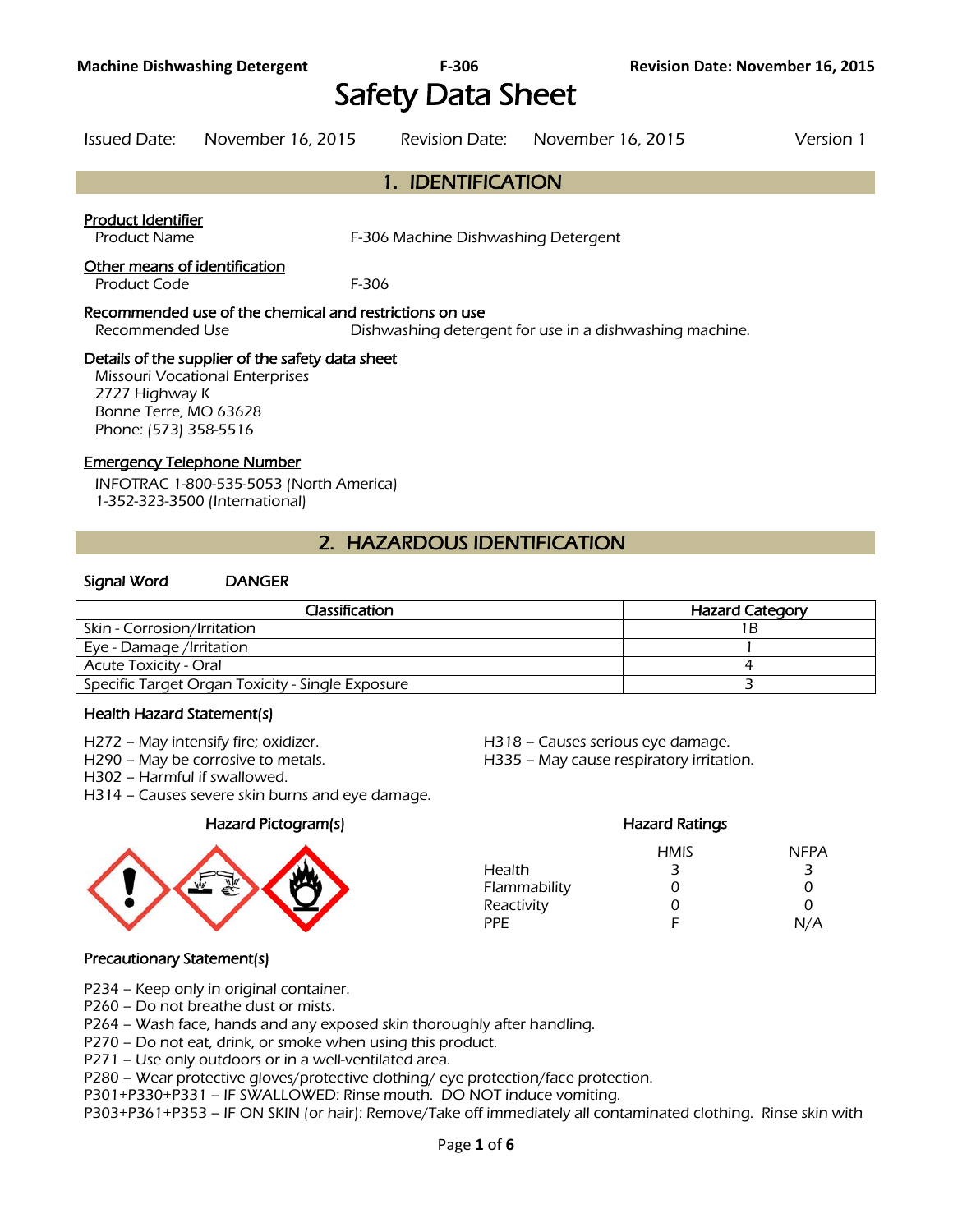water/shower.

P304+P340 – IF INHALED: Remove victim to fresh air and keep at rest in a position comfortable for breathing. P305+P351+P338 – IF IN EYES: Rinse cautiously with water for several minutes. Remove contact lenses, if present and easy to do. Continue rinsing.

P310 – Immediately call a POISON CENTER or doctor/physician.

P391 – Collect spillage.

P403+P233 – Store in a well-ventilated place. Keep container tightly closed.

P405 – Store locked up.

P406 – Store in a corrosive resistant container with a resistant inner liner.

P501 – Dispose of contents and container in accordance with applicable local, regional, national, and/or international regulations.

# Potential Health Effects

| <b>Skin Contact</b> | May cause skin corrosion/irritation/burns. |
|---------------------|--------------------------------------------|
| Eye Contact         | May cause eye damage.                      |
| <b>Inhalation</b>   | May cause respiratory irritation.          |
| Ingestion           | May be harmful if swallowed.               |

# 3. COMPOSITION/INFORMATION ON INGREDIENT

| CAS#        | Weight-%  |
|-------------|-----------|
| 7758-29-4   | $40 - 45$ |
| 6834-92-0   | $20 - 25$ |
| 497-19-8    | $20 - 25$ |
| 15630-89-4  | $10 - 15$ |
| Proprietary | 1-5       |
|             |           |

\*\*If Chemical Name/CAS No is "proprietary" and/or Weight-% is listed as a range, the specific chemical identity and/or percentage of composition has been withheld as a trade secret.

# 4. FIRST-AID MEASURES

| General Advice | If you feel unwell, seek medical advice (show label where possible). |
|----------------|----------------------------------------------------------------------|
|                |                                                                      |

- Eye Contact Rinse cautiously with water for several minutes. Remove contact lenses, if present and easy to do. Continue rinsing for at least 15 total minutes.. Get medical advice/attention.
- Skin Contact Brush off excess chemical and immediately flush contaminated areas with plenty of water. Take off contaminated clothing. Wash contaminated clothing before reuse. If skin irritation persists, call a physician.
- Inhalation Remove victim to fresh air and keep at rest in a position comfortable for breathing. Call a POISON CENTER or doctor/physician if you feel unwell.
- **Ingestion** Rinse mouth. Give lots of water to drink. Do NOT induce vomiting. Call a POISON CENTER or doctor/physician if you feel unwell. If vomiting occurs, give water to further dilute the chemical.

# Most important symptoms and effects

Symptoms Prolonged contact may cause painful stinging or burning of eyes and lids, watering of eye,<br>Symptoms and initation. Prolonged contact may such sause severe skip initation or mild burn and irritation. Prolonged contact may even cause severe skin irritation or mild burn.

# 5. FIRE-FIGHTING MEASURES

# Extinguishing Media

Suitable Extinguishing Media: Water fog, foam, dry chemical powder, carbon dioxide. Unsuitable Extinguishing Media: Water jet.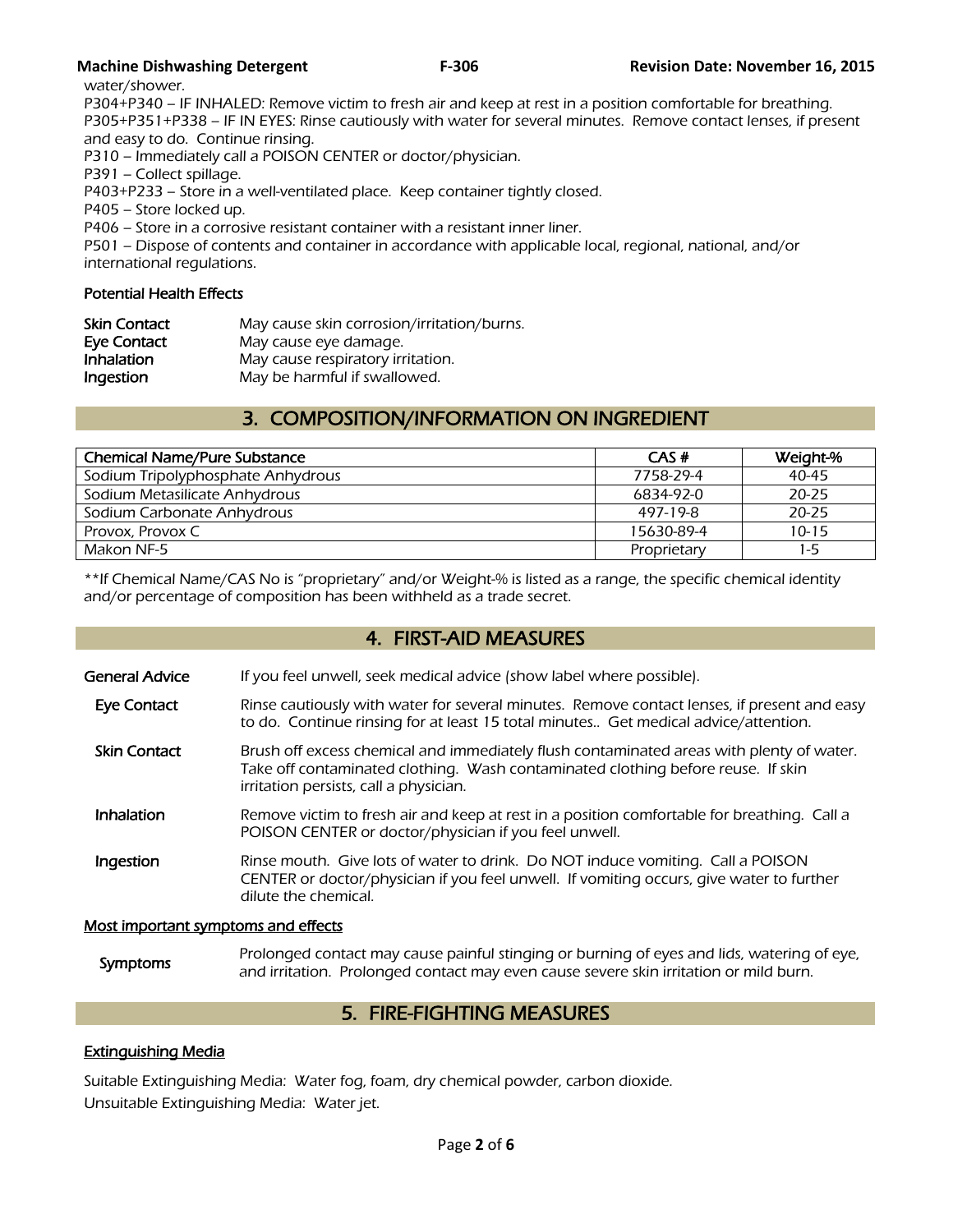Components of this product may decompose upon heating to produce corrosive and/or toxic fumes.

#### Protective equipment and precautions for firefighters

As in any fire, wear self-contained breathing apparatus pressure-demand, MSHA/NIOSH (approved or equivalent) and full protective gear.

# 6. ACCIDENTAL RELEASE MEASURES

#### Personal precautions, protective equipment and emergency procedures

| Personal precautions                                     | Do not get in eyes, on skin, or on clothing. Avoid creation of dust. Avoid<br>breathing dust. Do not eat, drink, or smoke in areas where this material is<br>used. Wash thoroughly after handling. Wet material may pose a slipping<br>hazard. |  |  |  |
|----------------------------------------------------------|------------------------------------------------------------------------------------------------------------------------------------------------------------------------------------------------------------------------------------------------|--|--|--|
| <b>Environmental precautions</b>                         | Do not flush into surface water or sanitary sewer system. See Section 12<br>for additional ecological information.                                                                                                                             |  |  |  |
| <u>Methods and material for containment and clean up</u> |                                                                                                                                                                                                                                                |  |  |  |
| <b>Methods for Containment</b>                           | Prevent further leakage or spillage if safe to do so.                                                                                                                                                                                          |  |  |  |
| Methods for Clean up                                     | Shovel dry material into suitable container. Vacuum any remaining<br>material into a suitable container. Avoid creating dust.                                                                                                                  |  |  |  |

# 7. HANDLING AND STORAGE

#### Precautions for safe handling

Handle in accordance with good industrial hygiene and safety practice. Use only in well ventilated areas. Do not breathe dust. Wash face, hands, and any exposed skin thoroughly after handling. Use personal protection recommended in Section 8.

# Conditions for safe storage, including any incompatibilities

Storage Conditions Keep containers tightly closed in a dry, cool and well-ventilated place. Store locked up. Incompatible Materials Can generate heat when mixed with acids. When wet, flammable hydrogen gas may be produced from prolonged contact with alkali sensitive metals such as: aluminum, brass, bronze, copper, lead, tin, zinc.

# 8. EXPOSURE CONTROLS/PERSONAL PROTECTION

| <b>Chemical Name</b>                         | <b>ACGIH TLV</b>                                                                                     | <b>OSHA PEL</b>                                                               | NIOSH IDLH |
|----------------------------------------------|------------------------------------------------------------------------------------------------------|-------------------------------------------------------------------------------|------------|
| Sodium Tripolyphosphate<br>$(7758-29-4)$     | 10 mg/m <sup>3</sup> TWA (inhalable<br>particles), 3 mg/m <sup>3</sup> TWA<br>(respirable particles) | 15 mg/m <sup>3</sup> TWA (total dust), 5<br>$mg/m3 TWA$ (respirable fraction) |            |
| Sodium Metasilicate<br>Anhydrous (6834-92-0) |                                                                                                      | 2 mg/m <sup>3</sup> TWA                                                       |            |

# Appropriate engineering controls

Engineering Controls Apply technical measures to comply with the occupational exposure limits.

# Individual protection measures, such as personal protective equipment

| Eye/Face Protection                   | Wear approved safety goggles.                                                                           |
|---------------------------------------|---------------------------------------------------------------------------------------------------------|
| Skin and Body Protection              | Wear appropriate clothing to prevent repeated or prolonged skin contact.                                |
| <b>Respiratory Protection</b>         | Ensure adequate ventilation, especially in confined areas. For limited<br>exposure use a N95 dust mask. |
| <b>General Hygiene Considerations</b> | Do not eat, drink, or smoke when using this product. Wash contaminated                                  |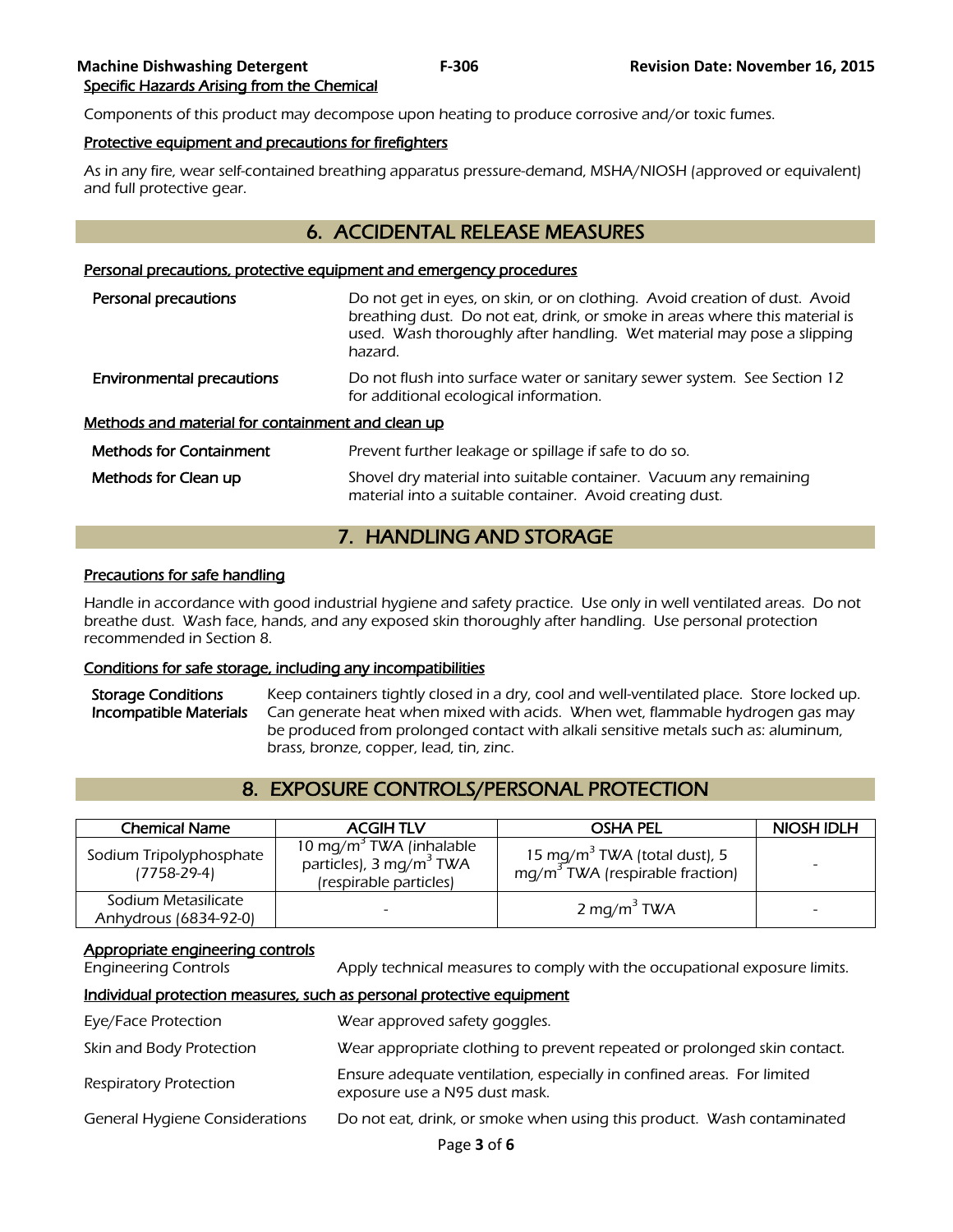clothing before reuse. Handle in accordance with good industrial hygiene and safety practice.

# 9. PHYSICAL AND CHEMICAL PROPERTIES

#### **Appearance**

| <b>Physical State</b><br>Color                                                                                                                                                                                                                                                                                                                                                                                                                                                                    | Solid<br><b>White</b>                                                                                                                                                                                                                                                                              | Odor<br><b>Odor Threshold</b> | Lemon<br>Not Determined |  |  |
|---------------------------------------------------------------------------------------------------------------------------------------------------------------------------------------------------------------------------------------------------------------------------------------------------------------------------------------------------------------------------------------------------------------------------------------------------------------------------------------------------|----------------------------------------------------------------------------------------------------------------------------------------------------------------------------------------------------------------------------------------------------------------------------------------------------|-------------------------------|-------------------------|--|--|
| <b>Property</b>                                                                                                                                                                                                                                                                                                                                                                                                                                                                                   | <b>Values</b>                                                                                                                                                                                                                                                                                      | <b>Remarks - Method</b>       |                         |  |  |
| pH<br>Melting Point/Freezing Point<br><b>Boiling Point/Boiling Range</b><br><b>Flash Point</b><br><b>Evaporation Rate</b><br>Flammability (Solid, Gas)<br><b>Upper Flammability Limits</b><br><b>Lower Flammability Limits</b><br><b>Vapor Pressure</b><br><b>Vapor Density</b><br><b>Specific Gravity</b><br><b>Water Solubility</b><br>Solubility in other solvents<br><b>Partition Coefficient</b><br><b>Auto-ignition Temperature</b><br><b>Decomposition Temperature</b><br><b>Viscosity</b> | $12 - 13$<br>Not determined<br>Not determined<br>Not determined<br>Not determined<br>Non-flammable<br>Not determined<br>Not determined<br>Not determined<br>Not determined<br>Not determined<br>Complete<br>Not determined<br>Not determined<br>Not determined<br>Not determined<br>Not determined | 1% solution                   |                         |  |  |
| <b>Explosive Properties</b>                                                                                                                                                                                                                                                                                                                                                                                                                                                                       | Not determined                                                                                                                                                                                                                                                                                     |                               |                         |  |  |
| <b>Oxidizing Properties</b>                                                                                                                                                                                                                                                                                                                                                                                                                                                                       | Not determined                                                                                                                                                                                                                                                                                     |                               |                         |  |  |
|                                                                                                                                                                                                                                                                                                                                                                                                                                                                                                   | <b>STABILITY AND REACTIVITY</b><br>10 <sub>1</sub>                                                                                                                                                                                                                                                 |                               |                         |  |  |
| Reactivity                                                                                                                                                                                                                                                                                                                                                                                                                                                                                        | Promotes combustion.                                                                                                                                                                                                                                                                               |                               |                         |  |  |
| <b>Chemical Stability</b>                                                                                                                                                                                                                                                                                                                                                                                                                                                                         | Stable at normal temperatures and pressures.                                                                                                                                                                                                                                                       |                               |                         |  |  |
| <b>Conditions to Avoid</b>                                                                                                                                                                                                                                                                                                                                                                                                                                                                        | Exposure to air or moisture over prolonged periods. Dusting conditions.<br>Extreme heat. Extreme humidity.                                                                                                                                                                                         |                               |                         |  |  |
|                                                                                                                                                                                                                                                                                                                                                                                                                                                                                                   | Can generate heat when mixed with acids. When wet, flammable hydrogen                                                                                                                                                                                                                              |                               |                         |  |  |

Incompatible materials

Hazardous Decomposition **Products Decomposition**<br>Products **Sodium** oxides, carbon oxides, nitrogen oxides, ammonia oxides.

Hazardous Polymerization Will not occur.

# 11. TOXICOLOGICAL INFORMATION

agents. Combustible materials.

gas may be produced from prolonged contact with alkali sensitive metals such as: aluminum, brass, bronze, copper, lead, tin, zinc. Strong oxidizing

# Mixture Toxicity

Toxicological data have not been determined specifically for this product.

# 12. ECOLOGICAL INFORMATION

# **Ectotoxicity**

Ecological studies have not been determined specifically for this product.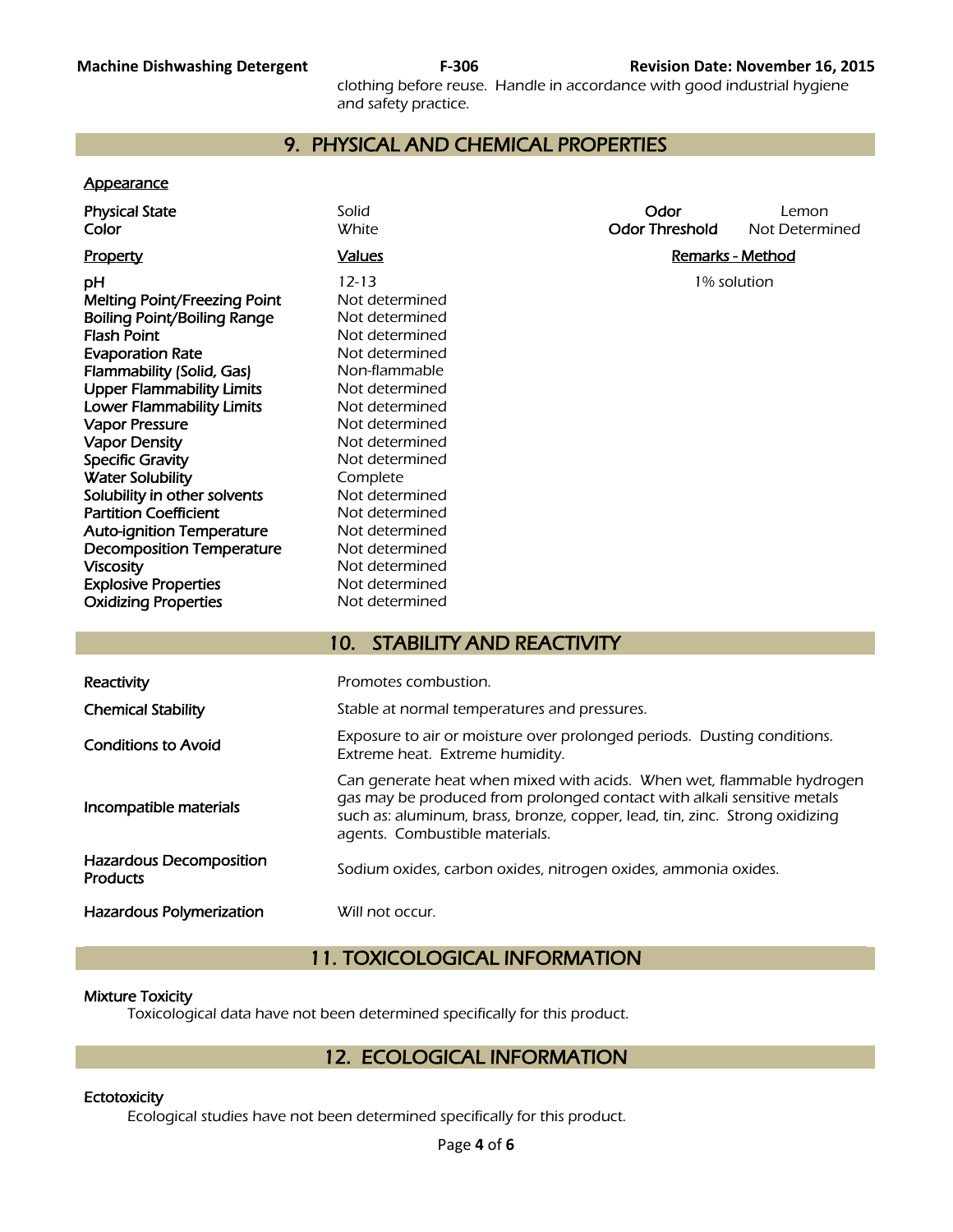| <b>Machine Dishwashing Detergent</b>     | F-306                                                                                                                                                                                                            | <b>Revision Date: November 16, 2015</b> |  |  |  |
|------------------------------------------|------------------------------------------------------------------------------------------------------------------------------------------------------------------------------------------------------------------|-----------------------------------------|--|--|--|
|                                          | <b>13. DISPOSAL CONSIDERATIONS</b>                                                                                                                                                                               |                                         |  |  |  |
| <b>Disposal Instructions</b>             | Dispose of in accordance with local, regional, national, and international<br>regulations.                                                                                                                       |                                         |  |  |  |
| Hazardous Waste Code                     | Not available.                                                                                                                                                                                                   |                                         |  |  |  |
| Waste from residues / unused<br>products | Reuse or recycle if possible. Dispose of in accordance with local, regional,<br>national, and international requlations.                                                                                         |                                         |  |  |  |
| <b>Contaminated Packaging</b>            | Since emptied containers may retain product residue, follow label warnings<br>even after container is emptied. Empty containers should be taken to an<br>approved waste handling site for recycling or disposal. |                                         |  |  |  |
| <b>14. TRANSPORT INFORMATION</b>         |                                                                                                                                                                                                                  |                                         |  |  |  |
| <b>Note</b>                              | Please see current shipping paper for most up to date shipping information,<br>including exemptions and special circumstances.                                                                                   |                                         |  |  |  |
| DOT I.D. Number                          | <b>UN3262</b>                                                                                                                                                                                                    |                                         |  |  |  |

| DUT I.D. NUMBER                 | <b>UINSZ0Z</b>          |
|---------------------------------|-------------------------|
| <b>DOT Proper Shipping Name</b> | Corrosive solid, n.o.s. |
| <b>DOT Hazard Classes:</b>      |                         |
| US DOT                          | 8                       |
| Road (ADR)                      | 8                       |
| Air (ICAO/IMDG)                 | 8                       |
| Sea (IMO/IMDG)                  | 8                       |
|                                 |                         |
| <b>Packing Group</b>            | Ш                       |
| <b>DOT Label</b>                | 8                       |
|                                 |                         |

# 15. REGULATORY INFORMATION

# U.S. Federal Regulations

Contents of this SDS comply with OSHA Hazard Communication Standard CFR 1910.1200.

# OSHA Hazard Communication Standard (29 CFR 1910.1200)

( X ) Hazardous ( ) Non- Hazardous

# SARA TITLE III

| Section 302/304 | Extremely Hazardous Substances: None.                          |
|-----------------|----------------------------------------------------------------|
| Section 311/312 | (40CFR370) Hazardous Categories: Acute.                        |
| Section 313     | Contains the following SARA 313 Toxic Release Chemicals: None. |
|                 |                                                                |

# **CERCLA**

CERCLA Regulatory Based on the information supplied this product contains no substances regulated under CERCLA.

#### State Regulations California Prop 65

 This product may contain the following ingredient(s) known to the state of California to cause cancer, birth defects or other reproductive harm: None based on information supplied.

# Inventories

| Component              | TSCA<br>(United<br>States) | <b>DSL</b><br>(Canada) | <b>EINECS/ELINCS</b><br>(Europe) | <b>ENCS</b><br>(Japan) | China<br>(IECSC) | <b>KECL</b><br>(Korea) | <b>PICCS</b><br>(Philippines) | <b>AICS</b><br>(Australia) |
|------------------------|----------------------------|------------------------|----------------------------------|------------------------|------------------|------------------------|-------------------------------|----------------------------|
| Sodium<br>Metasilicate |                            |                        |                                  |                        |                  |                        |                               |                            |